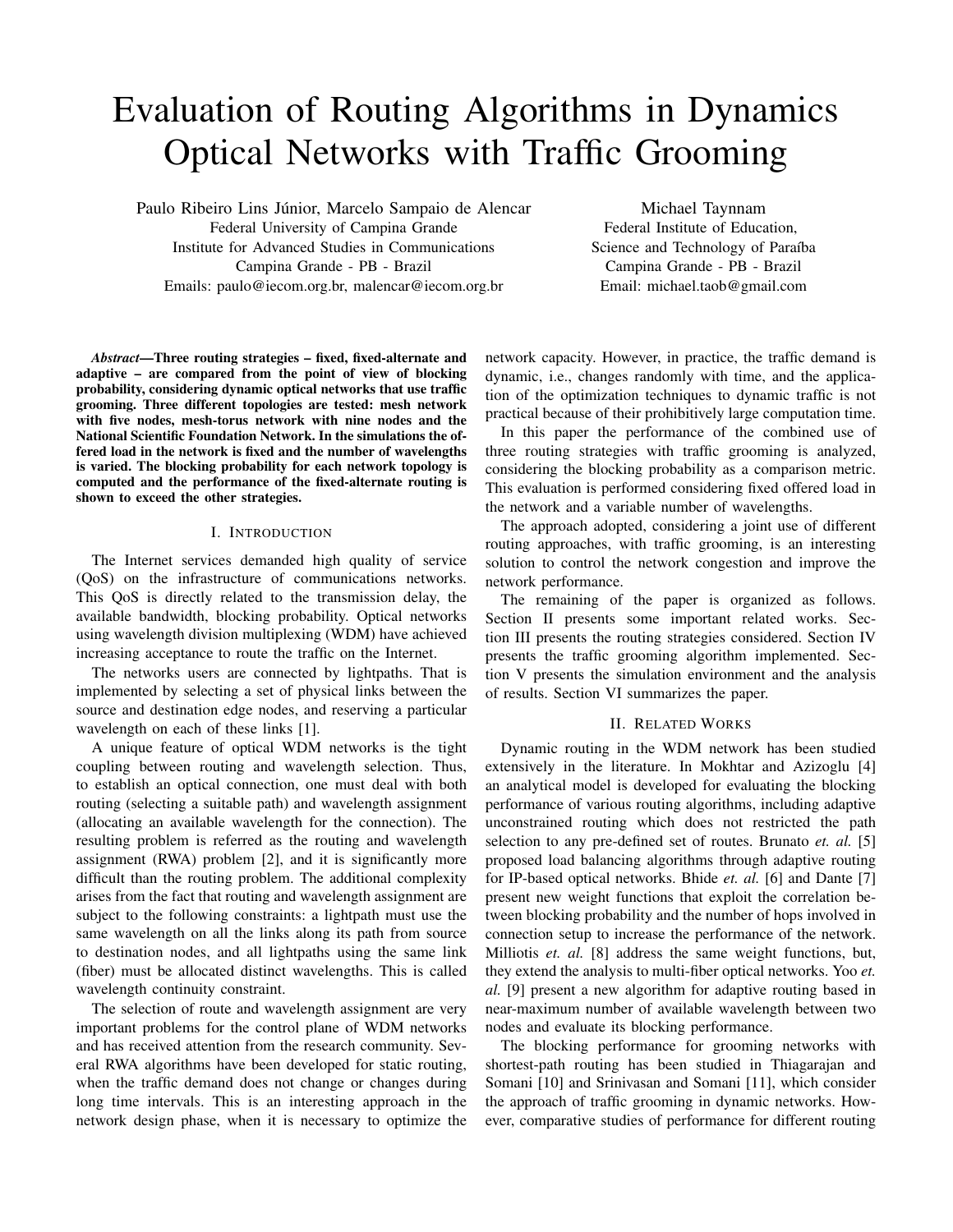

Fig. 1. Representation of an optical network.

strategies with traffic grooming in dynamic optical networks has received very little attention in the literature, although it has been studied in the context of quality-of-service routing for optical networks. This motivates the research presented in this paper.

#### III. ROUTING IN OPTICAL NETWORKS

The selection of a lightpath is a choice of a route between a source node and a destination node, considering the best cost for a certain metric, and the wavelength assignment, typically uses heuristic algorithms. An additional complexity arises from the fact that a lightpath must use the same wavelength on all the links along its path from source to destination node, and all lightpaths that use the same link (fiber) must be allocated distinct wavelengths. This constraint is called Wavelength Continuity Constraint (WCC).

Figure 1 illustrates a wavelength-routed network in which lightpaths have been set up between pairs of access nodes on different wavelengths. Because the lightpaths between A and  $B$  and between  $C$  and  $D$  use common links, the same wavelength can not be used by them in accordance with the WCC. However, if one establishes a lightpath between  $E$ and  $F$ , as there are common links with the first lightpath established, the wavelength  $\lambda_1$  may be chosen again [1], [2].

The network topology is represented as a graph  $G(V, E)$ , in which V denotes the set of vertices (network nodes) and E the set of edges (links). Each link  $(i, j) \in E$  is associated with a weight  $w_{ij}$  which denotes the cost of using that link.

In this paper, three routing approaches are analyzed:

## *A. Fixed Routing*

In fixed routing a single fixed route is predetermined for each source-destination pair. When a connection request arrives, the network attempts to establish a lightpath along the fixed route. If no common wavelength is available on every link in the route, the connection is blocked.

A fixed routing approach is simple to implement; however, it is very limited in terms of routing options and may lead to a high level of blocking. In order to minimize the blocking in fixed routing networks, the predetermined routes are selected to balance the load across the network links. Fixed routing schemes do not require the storage of global network state information [2]. This approach is implemented using the Dijkstra's algorithm.

## *B. Fixed-Alternate Routing*

In fixed-alternate routing, each node in the network is required to maintain a routing table that contains an ordered list of a number of fixed routes to each destination node. For example, these routes may include the shortest-path route, the second-shortest-path route, the third-shortest-path route, etc. When a connection request arrives, the source node attempts to establish the connection on each of the routes from the routing table in a sequence, until a route with a valid wavelength assignment is found. If no available route is found from the list of alternate routes, then the connection request is blocked and lost. This approach is implemented using Yen's algorithm, that selects the  $k$  shortest paths between a node pair [2], [13].

# *C. Adaptive Routing*

Adaptive routing increases the likelihood of establishing a connection by taking into account network state information. When global information is available routing decisions may be made with full information as to which wavelengths are available on each link. In order to find an optimal route, a cost may be assigned to each link based on wavelength availability, and a least-cost routing algorithm may be executed. The network state is determined by the set of all connections that are currently in progress [2], [4].

In this routing approach, when a connection is established, the cost of the links composing the selected route is increased, based in a cost function. When those links are released, the cost function decreases.

In this article, the link cost is altered using the number of used wavelengths as a metric. To describe the considered cost function, let define  $P = \{e_1, e_2, \ldots, e_L\}, \forall e_i \in E$ , a path composed by L links, with  $i = 1, 2, 3, \ldots, M$ , in which M is the maximum number of active links of the network. The total cost of the path  $P$  is the sum of the link costs,

$$
C_{T,P} = \sum_{i=1}^{L} C_{e_j,P},
$$
 (1)

in which  $C_{T,P}$  represent the total cost of the path P and  $C_{e_i,P}$ is an individual cost for the link  $e_i \in P$ .

The cost function adds one to the cost value when a connection is established and subtracts one from the cost value when a connection is finished in the lightpath. Therefore, the cost function is

$$
C_{ij}^{n} = \begin{cases} C_{ij}^{n-1} + 1, & \text{if a new connection is established,} \\ C_{ij}^{n-1} - 1, & \text{if an active connection is finished.} \end{cases}
$$
 (2)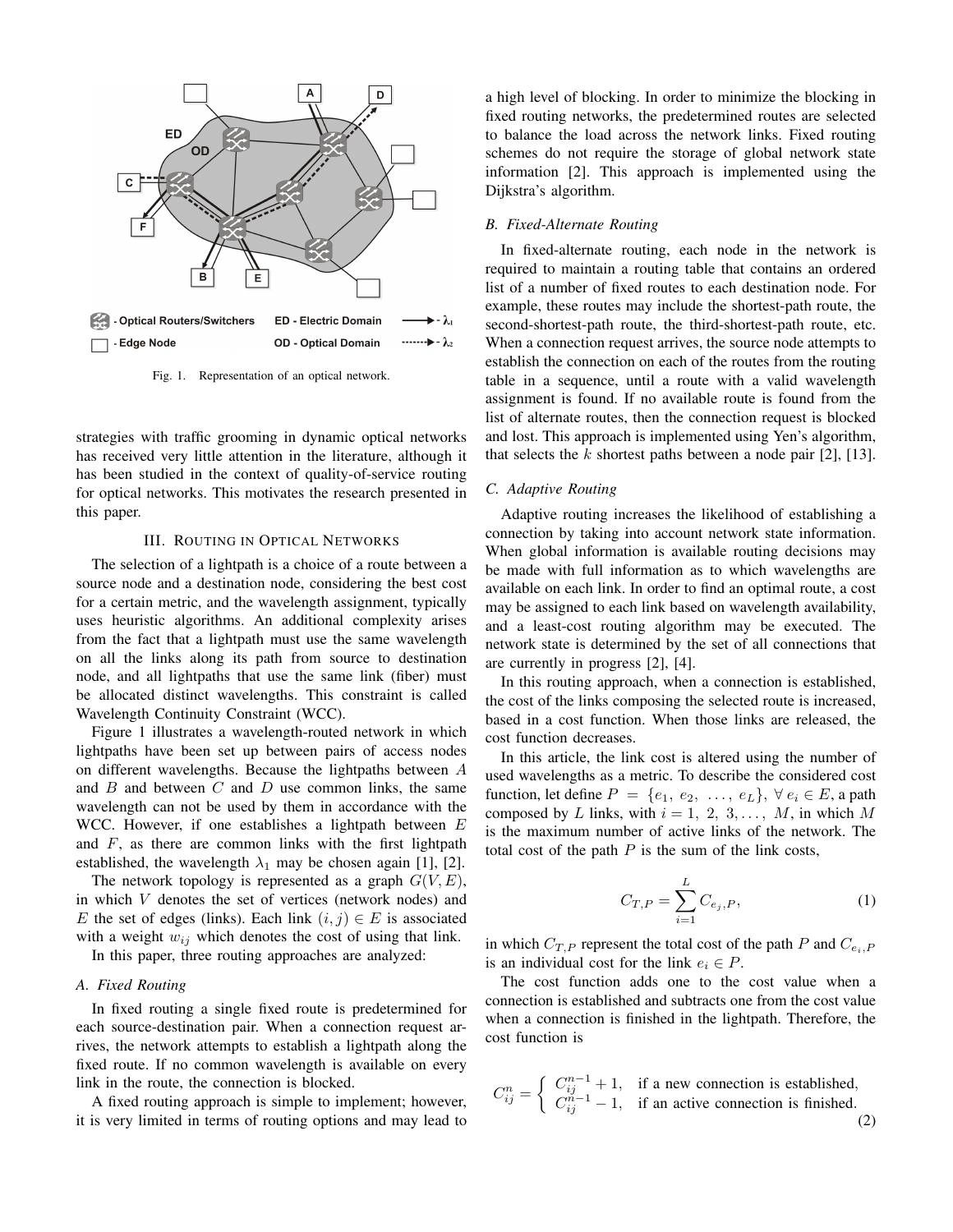The initial condition of problem is the initial cost of all links,  $C_{ij}^0$  = 1,  $\forall$   $(i, j) \in E$ . The setup of a connection increases the cost value in each link of the connection and the liberation of a connection decreases this cost. This situation occurs up to the maximum cost value  $C_{ij} = \infty$ . This value represents the occupation of all wavelengths on the link. Therefore, if a connection was established in a route, the cost of links on this route will be increased for the next requisition, avoiding the occupation of these links. The result of this operation is a uniform distribution of the load in the network [13].

# IV. TRAFFIC GROOMING

The minimum granularity of a connection in a wavelengthrouted network is the capacity of a wavelength. The transmission rate on a wavelength increases with advances in the transmission technology. However, the requirement of endusers such as Internet service providers (ISPs), universities, and industries are still much lower than the capacity of one wavelength. The bandwidth requirement will increase in the near future, and doubling the current bandwidth would be more than sufficient to handle the projected demand. The current transmission rate on a wavelength is 10 Gbit/s (OC-192). At the time of writing, 40 Gbit/s (OC-768) technology is commercially available, however it is not widely deployed.

The large gap between the user requirement and the capacity of a wavelength has forced the need for wavelength sharing mechanisms that would allow more then one user to share the wavelength channel capacity. Wavelength sharing, similar to sharing a fiber using multiple wavelengths, can be done in several ways. One approach to share a wavelength is to divide its bandwidth into frames containing a certain number of time slots. A time slot on successive frames would then form a channel. Other approaches such as phase modulation and optical code division multiple access (OCDMA) can also be employed to share the capacity on a wavelength.

The traffic merging from different source-destination pairs is called traffic grooming. Nodes that can groom traffic are capable of multiplexing or demultiplexing lower rate traffic onto a wavelength and switch it from one lightpath to another. The traffic grooming can be either static or dynamic. In static traffic grooming the source-destination pairs for each request are predetermined. In dynamic traffic grooming, connection requests from different source-destination pairs are combined depending on the existing lightpaths at the time of the request.

The traffic grooming algorithm proposed in this work is based on the Direct-link algorithm [12] that aims at optimizing the wavelength utilization. The proposed algorithm searches an established lightpath with sufficient bandwidth. If no active lightpath offer sufficient bandwidth, then a new channel is established. This algorithm is presented as a modification of the First-Fit heuristic for wavelength assignment [2] and it is described using the following notation:

- $w:$  wavelength index;
- SelectedLambda: control variable;
- $L:$  number of links in the selected path;
- $P_l$ : vector containing the links of the selected path;
- $\lambda(ij)$ : element of the occupation matrix, indexed by the number of links i and by the wavelength j. If  $\lambda(ij) = 1$ , the wavelength j in the link i is busy; else, if  $\lambda(ij) = 0$ , in any of the links composing the path, the wavelength  $j$ is free;
- $\lambda_{MAX}$ : maximum number of wavelengths per fiber;
- $B_{ij}$ : available bandwidth in the wavelength j of the link i;

| <b>Algorithm 1</b> First-Fit with Traffic Grooming (FF-Ag) |  |  |  |
|------------------------------------------------------------|--|--|--|
|                                                            |  |  |  |

Require: occupation matrix; route; transmission rate of requested connection  $(B_{ij})$ 

Ensure: wavelength selected

 $w \leftarrow 1$ ;  $SelectedLambda \leftarrow FALSE;$ for *i ranging from 1 to L* do if  $B_{ij} \leqslant \lambda(P_l, w)$  then  $SelectedLambda \leftarrow TRUE;$ else if  $w \leq \lambda_{MAX}$  then  $w \leftarrow w + 1$ ; else return *Blocked*; end if end for

## V. ANALYSIS OF RESULTS

### *A. Simulation environment*

A simulator was designed and developed to implement routing and wavelength assignment in a dynamic all-optical networks, using Python language. In this simulator, when a new request arrives, the router uses the routing table to determine the entire path from source to destination. It then attempts to assign a wavelength along this path by propagating a wavelength request to all the routers along the path. If wavelength conversion is available in the network, then a lightpath can be established using different wavelengths on different links.

If this request fails, a different wavelength is chosen, the choice can be based on the feedback from the closest node on the shortest path. This process may be repeated until there is only one wavelength available. If this fails, then the request is blocked, i.e. the lightpath cannot be set up.

For the experiments, one considers four topologies: a simple mesh-network with five nodes shown in Figure 2 a, with a small number of links; the Mesh-Torus network topology with nine nodes, shown in Figure 2 b and the National Science Foundation Network (NSFNet) topology, shown in Figure 2 c.

For the simulation each link has two unidirectional fibers, with 2 to 50 wavelengths per fiber, creating a bidirectional link. Therefore, the cost attributed to each unidirectional link may be different. The simulation stops when the maximum number of requests is reached. The number of requests is 50.000 for each number of wavelengths considered. The load was set to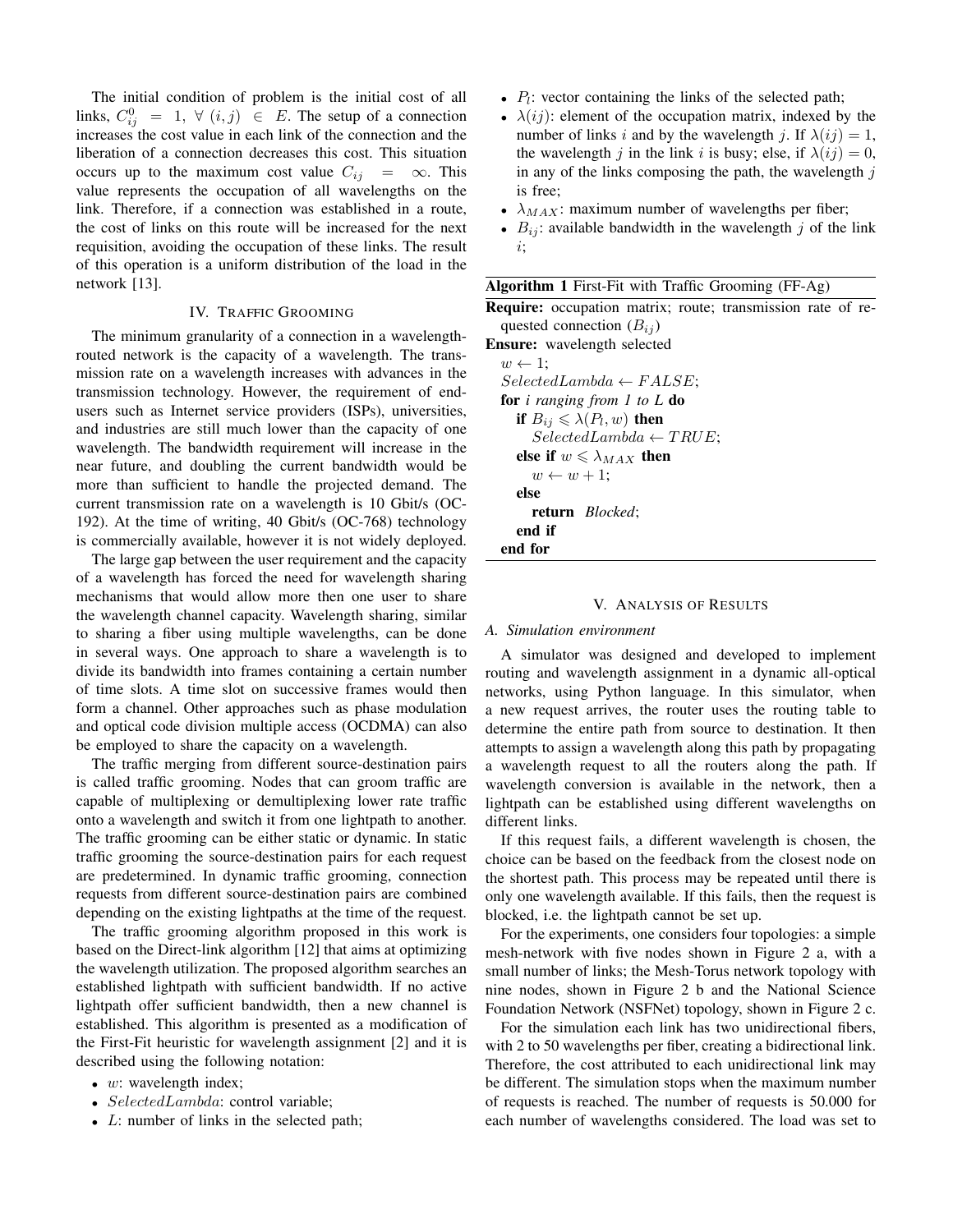

Fig. 2. Topologies used in the simulation: a) simple mesh network with five nodes, b) mesh-torus network and c) NSFNet.

500 erlangs. Each connection has a duration, or holding time, which is exponentially distributed and the arrival time has a Poisson distribution. Each wavelength support 10 Gbits/s and a granularity of 1 Gbits/s or multiple. A source-destination pair for each request is randomly determined to consider a uniformly distributed traffic in the network.

The performance of the routing algorithms is compared in terms of blocking probability, expressed as the fraction of the rejected connection requests due to wavelength unavailability divided by the total number of connection requests at the simulation run.

## *B. Results*

The graphics of blocking probability versus number of wavelengths are shown in Figure 3, for the simple mesh network with five nodes, in Figure 4 for the mesh-torus network and Figure 5 for the NSFNet. The range of wavelengths shown in the figures represents the most significant results obtained from the simulation.

The results show that among all the algorithms considered, the fixed-alternate routing presents the best performance, with or without traffic grooming capacity. They also show that the use of traffic grooming substantially reduces the blocking in



Fig. 3. Blocking probability versus number of wavelengths for the simple mesh network with five nodes.



Fig. 4. Blocking probability versus number of wavelengths for the mesh-torus network.

the network. This reduction can reach values around 15%, as shown in Figure 3 or 25%, as shown in Figures 4 and 5.

Another important point to consider is the number of wavelengths needed for a blocking probability zero. The graphs show that the use of alternate routing with traffic aggregation leads to a need for fewer wavelengths to obtain zero blocking probability. Such information suggests a decrease of network resources to maintain a given amount of traffic.

Interestingly, the results also vary according to network topology. This can be seen from the graphics shown in Figure 6, which represent the best results for each studied